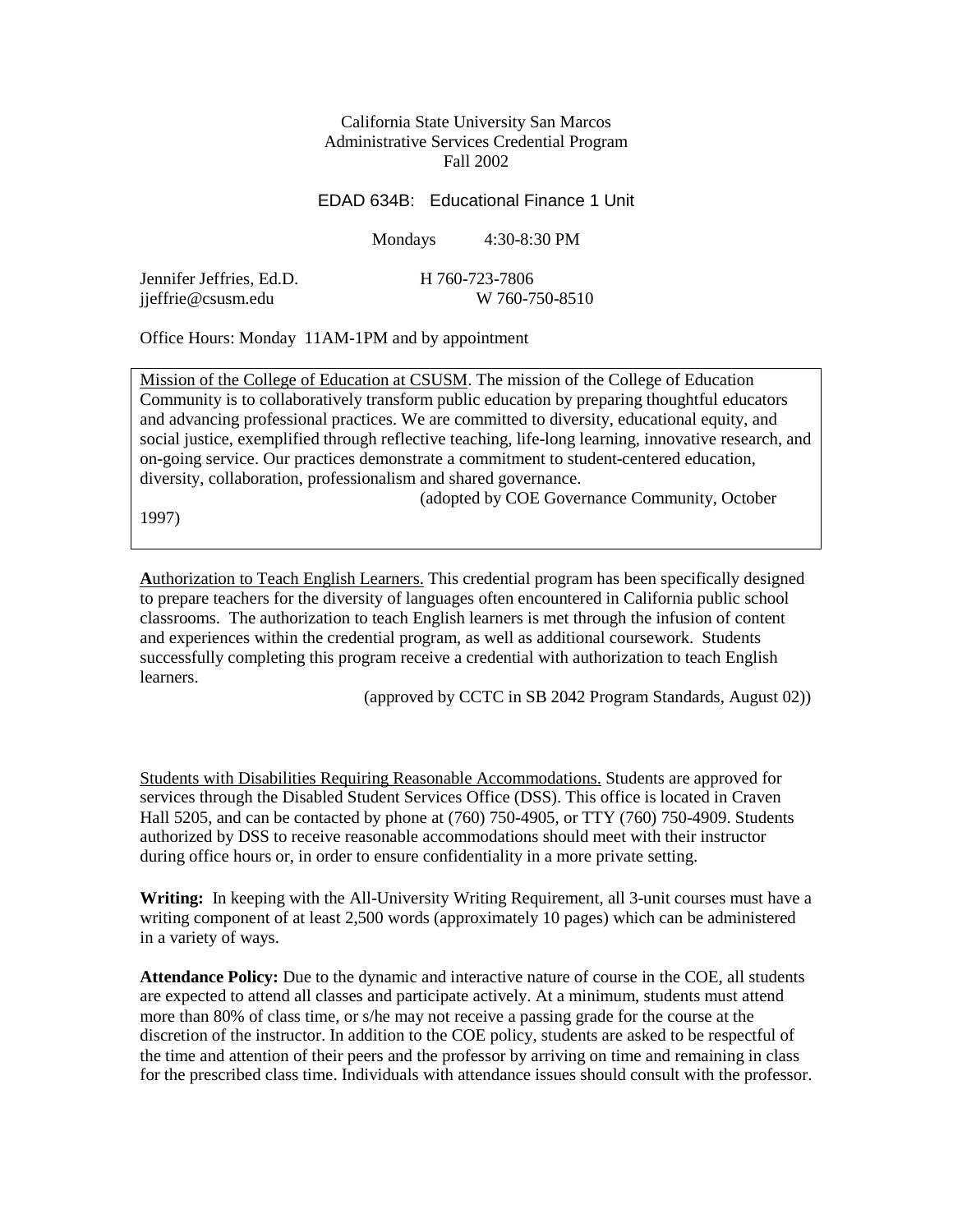**Grading Policy:** Students will be evaluated on class participation and written assignments. The final grade will be based 50% on class participation, 20% on the written assignments and 30% on in-class activities. Written assignments are to be prepared in

#### **Texts and Resource Materials**

- Townsely, Art (1996). Educational finance
- Websites

School Services of California California Department of Education

• From Your District: District and Site Budget Collective Bargaining Agreements

# **Course Description**

This course is the second in a two-course sequence articulating the financial and legal aspects of entry-level school administration and leadership. Students concentrate on basic principles and practices of school finance, including budget generation and implementation at site and district levels. Critical financial issues are addressed, as is the financial decision-making process. The relationship between law and finance are discussed as major responsibilities of school administrators and educational leaders.

# **Goals**

This course will assist the candidate to:

- 1. use financial mechanisms as management tools
- 2. prepare site budgets
- 3. effectively use financial resources for the benefit of the school community

# **Objectives**

Upon the completion of the course, the candidate will know and understand:

- the roles of federal, state and local agencies in the budget process
- functions of school boards and district administrations in governance and financial policy-making
- financing public schools including historical development, district and site level funding and budgeting and financial implications of personnel contracts and other obligations
- financial implications of federally and state mandated programs and policies
- uses of educational technology in issues of educational finance